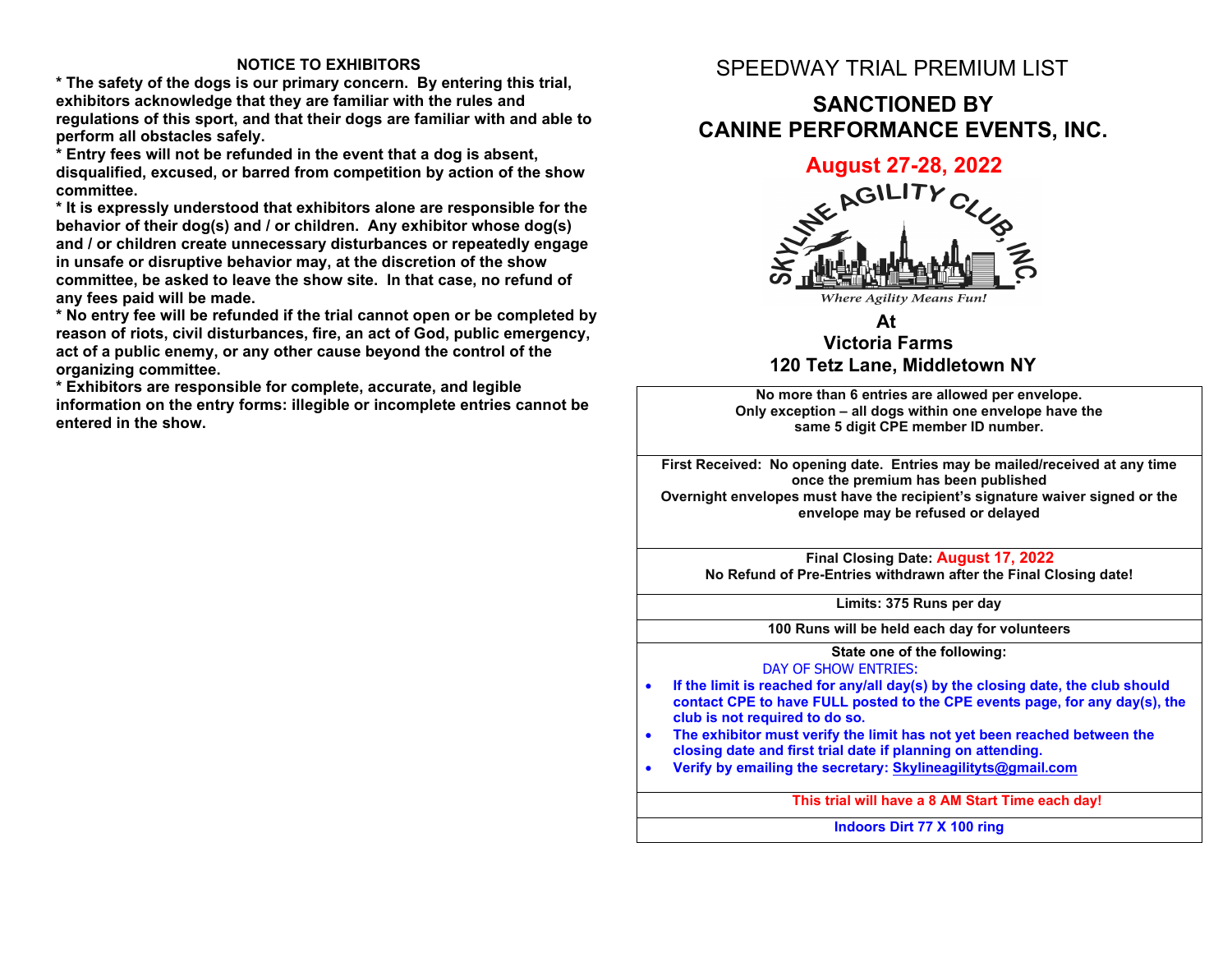| <b>Trial Chairperson</b>                           | <b>Trial Secretary</b>     |  |  |  |
|----------------------------------------------------|----------------------------|--|--|--|
| Kristen Mathieson                                  | Darryl Warren              |  |  |  |
| kristen mathieson@yahoo.com                        | 581 Green Valley Road      |  |  |  |
|                                                    | Paramus Nj 07652           |  |  |  |
|                                                    | 610-462-3768               |  |  |  |
|                                                    | Skylineagilityts@gmail.com |  |  |  |
| <b>Committee Members</b>                           |                            |  |  |  |
| Betsi Hartman, Lynne Garfinkel, Kris Kalfas, Linda |                            |  |  |  |
| Montemarano, Sue Cappiello                         |                            |  |  |  |

**The following order is the scheduled order for the trial to be run. If the order needs to be changed for the trial due to extreme pre-trial circumstances, it will be posted in the confirmation letter sent to pre-entered exhibitors at least 7 days before the first trial day. The order will only be changed at the trial in the case of an extreme reason. Saturday Aug 27, 2022 Sunday August 28 2022 Pitstop 3 Rounds Pole Position Solo 2 Rounds Pole Position Team 2 Rounds**

**CHECK-IN: 7:00 AM General Briefing at 7:45 AM See the member services page at www.k9cpe.com to Slingshot 3 Rounds Hairpin Team 2 Rounds Pole Position Team 2 Rounds Pole Position Solo 2 Rounds Hairpin Team 2 Rounds Slingshot 3 Rounds Pitstop 3 Rounds**

**register or add a dog See "Registering with CPE" in the online rulebook for registration questions.**

**PRIZES & AWARDS: Placement rosettes or ribbons will be awarded for 1st through 3rd place for Qualifying and non-qualifying scores for all classes. Dogs with an NT (no time) are not eligible for any ribbons. Qualifying ribbons will be awarded to all dogs receiving a qualifying score, and Jr Handlers in all classes.** 

**See the online rulebook, www.k9cpe.com, for SpeedWay divisions and scoring.**

### **EXERCISE YOUR DOG RESPONSIBLY! PLEASE PICK UP AFTER YOUR DOG AT THE SHOW SITE AND HOTELS! ALL DOGS MUST BE ON LEASH EXCEPT WHEN IN THE RING OR WARM UP AREA. THERE IS A LEASH LAW IN THE TRIAL SITE'S STATE.**

Speedway needs very few workers. If you can help leash run, gate, or build courses please do so!

There is a \$25.00 service fee in addition to any bank fees for returned checks!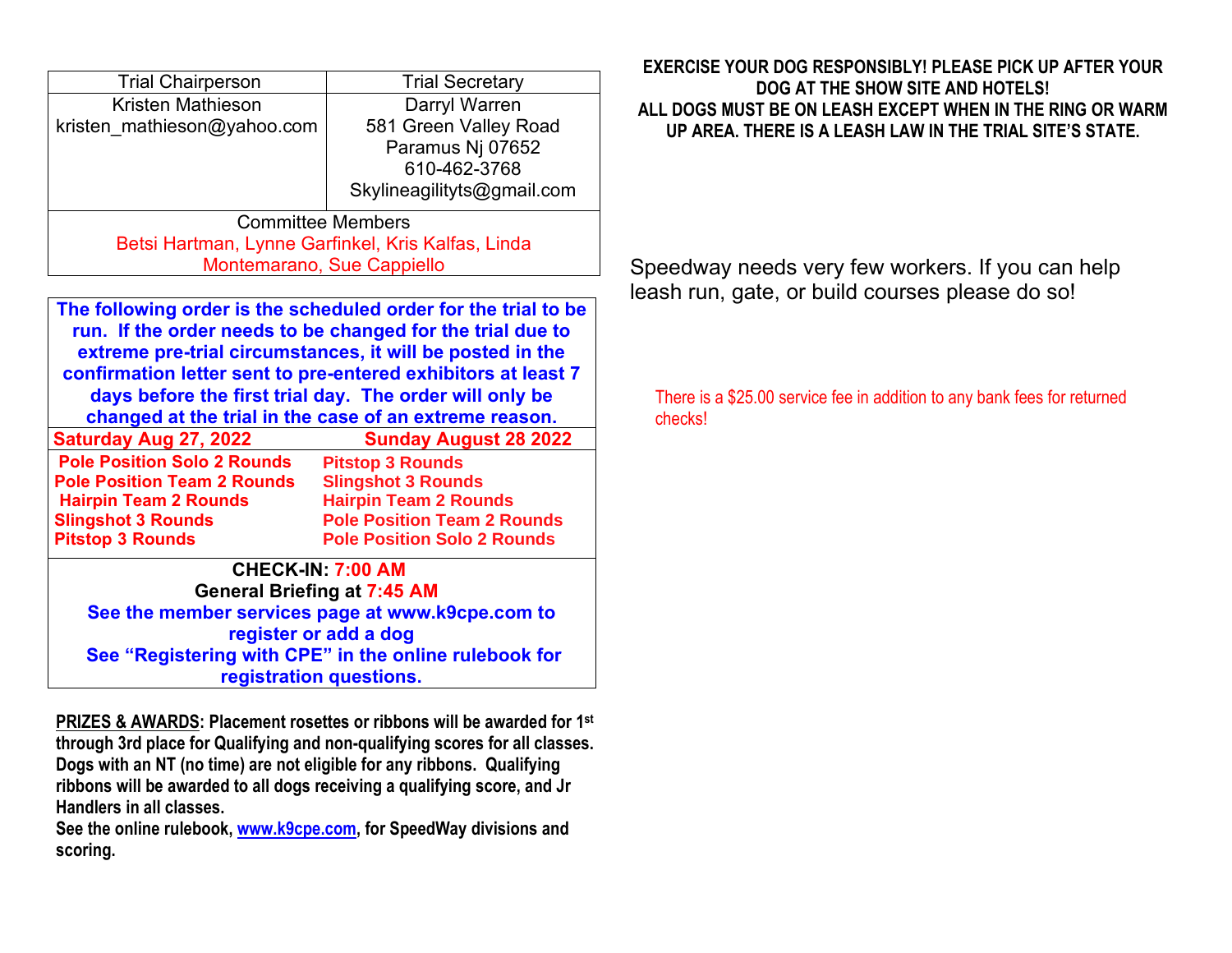**CPE general SpeedWay trial rules: see the online rulebook at www.k9cpe.com for further info on divisions and complete details.**

#### **General CPE rules for entries/show site:**

- $\triangleright$  Dogs must be at least 12 months or older the first day of the trial
- $\triangleright$  Blind (both eyes), lame, in season or aggressive dogs may not enter the show. The Club may choose to exclude any of the above from the site.
- $\triangleright$  Dogs must be registered with CPE prior to the closing date of the trial, or by the trial date for Day Of Show entries.
- $\triangleright$  Electronic shock collars are not allowed at ANY CPE trial training or bark.
- $\triangleright$  Handlers in all classes are permitted to walk the course, without a dog, prior to the start of the class.
- $\triangleright$  No relieving of dogs in the warm-up area.

### **Dogs in the ring, leashes, exiting the ring**

- $\triangleright$  Dogs shall run without anything attached to its body. This is for the safety of the dog. This includes no: collars, stitches, wraps or any other item. The only exception is a small barrette or rubber band to keep hair out of a dog's eyes. **Exception – Drag Race: a flat collar with nothing attached, is allowed to facilitate the catching of the dog at the end of the run.**
- $\triangleright$  Leashes may not have anything (other than name/license tags) attached to them when used in the ring.
- $\triangleright$  Dogs may enter the ring on a collar, quick release harness or head halti/leader. If prong collars are allowed per the show site, they may *not* be used to take a dog into the ring.
- $\triangleright$  Handlers may carry their leash with them on the course if done so, the leash must be in a pocket, out of sight of the dog.
- $\geq$  Dogs must be under the handler's control when leaving the ring
- Food, toys, training devices (includes fanny packs and leash attachments) are not allowed within 10' feet of the ring. Clickers, training whistles and squeaky toys are not to be used within distraction distance of the ring.
- $\triangleright$  The handler may not carry anything that could aid the dog in its performance. Exclusion: Handicapped/Differently Abled Handlers using a cane, scooter, wheelchair, etc., to enable their progression around the course.
- $\triangleright$  The handler may use any verbal or visual commands to direct the dog through the course.

**Questions?** See the rules page on the website, www.k9cpe.com. For further questions, email CPE from the contact us webpage.

# Start your Engines,

## Run Fast and Furious,

## Cross the Finish Line!

# As Always, Have Fun!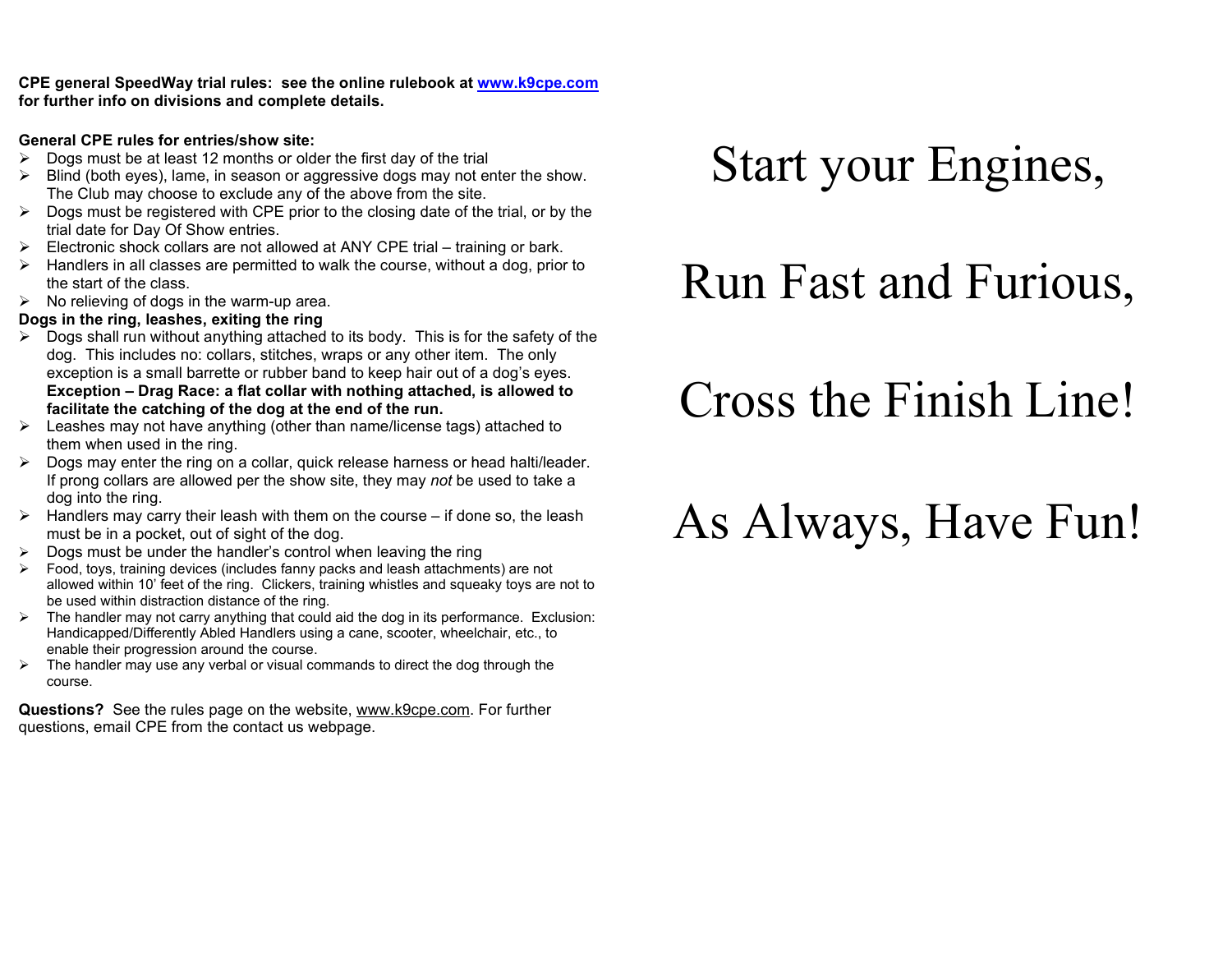#### **Site Information**

- **5 mph speed limit on the property. Violators will be asked to leave the trial site and no refunds will be issued.**
- *Tetz Lane is posted 30mph. IT is strongly suggested that you go no faster than 10mph between the white house on the turn and the first red barn.*
- $\triangleright$  This trial is in an indoor agility facility on dirt. There is designated indoor crating as well as designated outdoor tenting.
- $\triangleright$  Park only in designated areas as directed by trial officials. Do not block RV's!
- $\triangleright$  Please stay close to the barn! The fields, areas by the houses, and fenced runs in front of the building are all off limits.
- **All dogs must be on leash and under control at all times except when using the warm up area or in the agility ring. Unattended dogs in stalls must be contained in crates or expens.**
- **No food, toys, clickers, or other aids or devices shall be permitted on the course or within ten feet of the ring at any time, exception fortoys used for Declared Training in the Ring.**
- **No clickers or squeakers to be used anywhere in the building.**
- $\triangleright$  No unsupervised children shall be allowed on the premises.
- $\triangleright$  Consumption of alcoholic beverages is not permitted during trial hours.
- $\triangleright$  No smoking in or within 50 feet of any building.
- $\triangleright$  No unattended heaters allowed in stalls except with express permissionof the Board.
- $\triangleright$  You must clean up after your dog and place waste in the receptacles provided. Failure to do so may lead to being excused from the trial.
- Absolutely NO food or treats are to be left in the arena or the stalls overnight.
- $\triangleright$  Lunch will be provided for all volunteers.
- $\triangleright$  All glass and plastic bottles are disposed of in the blue recycling containers.
- **Onsite water is NOT potable.** Please bring drinking water for yourselfand dogs. (Available bottled water for volunteers only – no water available for dogs.)

## **Victoria Farms**

### **120 Tetz Lane, Middletown, NY**

**From the NYS Thruway (North or South):** Exit 16 - Merge onto NY- 17 W Take exit 122 - Crystal Run Crossing. Turn right onto Crystal Run Crossing. Turn left onto Crystal Run Road. Take to end - make right at stop sign - County Rd 83/ Goshen Turnpike/ Scotchtown Ave. Approximately 1.2 miles to Tetz Lane - Victoria Farms sign on left. Left onto Tetz Lane to end.

**From the West – I-84 Eastbound** – Take Exit 19A for NY-17 E towards New York City. Keep Right for County Rd 67/Crystal Run Rd. At traffic light, turn Left onto Crystal Run Rd, follow for 2 miles, turn Right at Stop Sign onto Goshen Turnpike/Scotchtown Ave. After 1.2 miles, turn Left onto Tetz Lane. Follow to end.

**From the East – I-84 Westbound** – Take Exit 19A to merge onto NY-17 towards New York City. Take Exit 122 for County Rd 67/Crystal Run Rd. At traffic light, turn Left onto Crystal Run Rd, follow for 2 miles, turn Right at Stop Sign onto Goshen Turnpike/Scotchtown Ave. After 1.2 miles, turn Left onto Tetz Lane. Follow to end.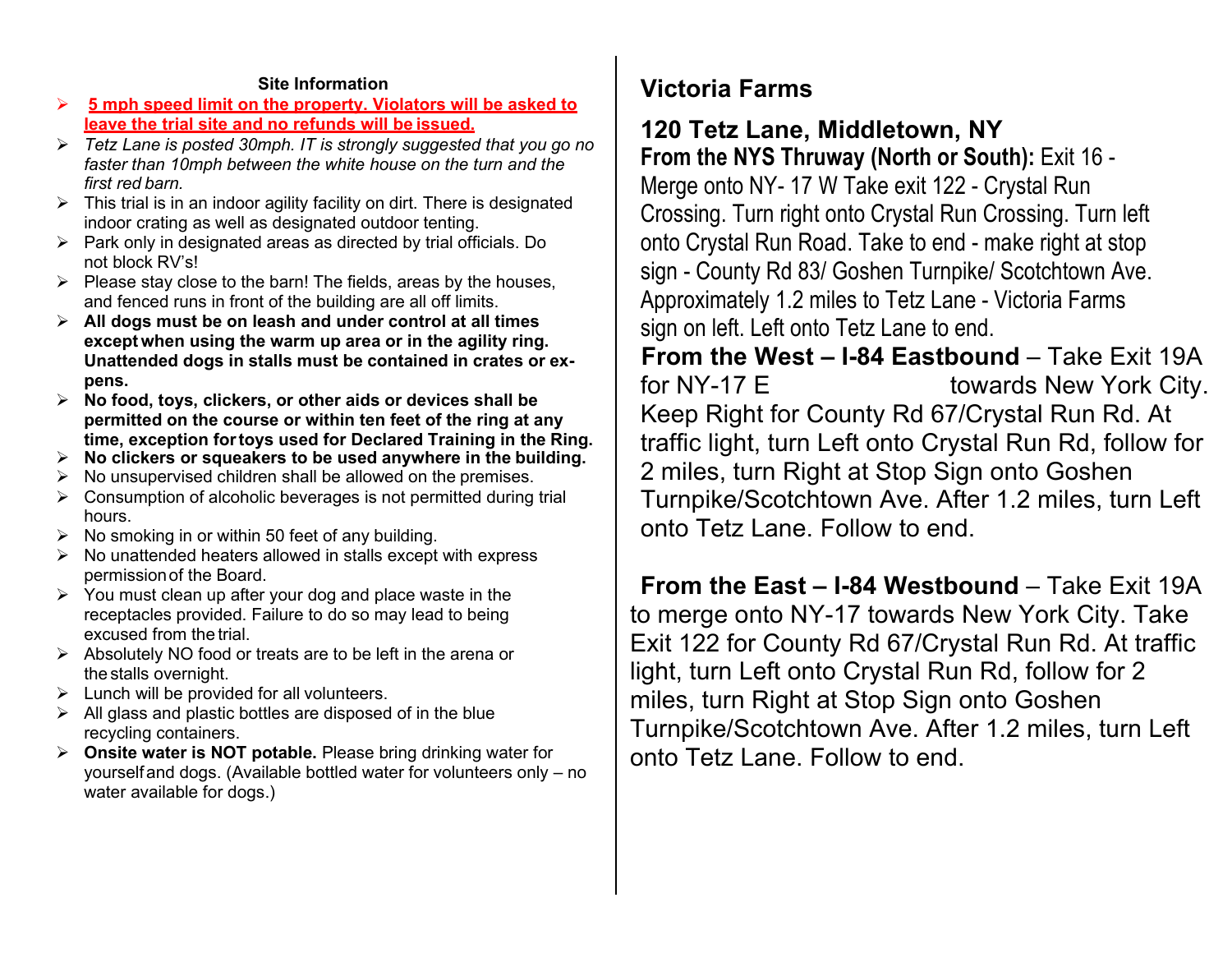#### **ACCOMODATIONS THAT ACCEPT WELL BEHAVED DOGS**

#### **MOTEL COURTESIES TO OBSERVE**

We are counting on you to be on your best behavior in order to maintain the working relationship with our motels. Our hard-earned reputation, as well as our ability to continue hosting trials, is certainly on the line and dependent on YOUR cooperation. We follow up on any complaints from motel owners or guests, so please report any issues to us.

- $\triangleright$  Double-check on rates & charges. Call to confirm your reservation a few days before arriving.
- $\triangleright$  As is standard agility procedure, all handlers/owners will pick up after their dogs. Please bag and dispose of dog waste properly.
- $\triangleright$  Please cover the motel's bedding with a sheet or blanket from home, whether or not you think your dog will get on the bed.
- $\triangleright$  Don't EVER leave dogs unattended. Take them with you when you go out for dinner. Even the best of dogs can get carried away in a motel room without you present.

*Please check with Hotel to make sure dogs are accepted and for current rates and any Pet fees. Many have gone to "per pet per night" fees as well as non-refundable deposit so make sure you know the policy before you book!* 

**Microtel Inn & Suites 19 Crystal Run Crossing, Middletown, NY 10941** (845) 692-0098. 4.5 miles to trial site

**Hampton Inn 20 Crystal Run Crossing, Middletown, NY 10941 (845) 344-3400. 4.5 miles to trial**

**Super 8 Motel 563 Route 211 East, Middletown, NY 10940 (**845) 692-5828. 4 miles to trial site

**Holiday Inn Express-Chester 76 Brookside Ave., Chester, NY 10918** (800) 664-9505 8 miles to show site

**Courtyard by Marriott** Middletown Goshen 24 Crystal Run Crossing, Middletown, NY 10941: (845) 695-0606 3.6 miles to trial site

**Home2 Suites by Hilton** 600 NY-211 East, Middletown, NY 10941 (845) 703-8000 3.8 miles to trial site

**Residence Inn by Marriott** 57 Tower Dr, Middletown, NY 10941 (845) 467-6455 4.1 miles to trial site

**Holiday Inn Express & Suites** 20 Med Parc Road, Middletown, NY 10940: (845) 479-1000 4.8 miles to trial site

**Tru by Hilton** 41 Dunning Rd, Middletown, NY 10940 (845) 343-4100 5 miles to trial site

**La Quinta Inn & Suites** 551 Route 211 E, Middletown, New York 10941 (845)673-5788 4 miles to trial site

#### **WE SUGGEST THAT YOU MAKE YOUR RESERVATIONS AS SOON AS POSSIBLE.**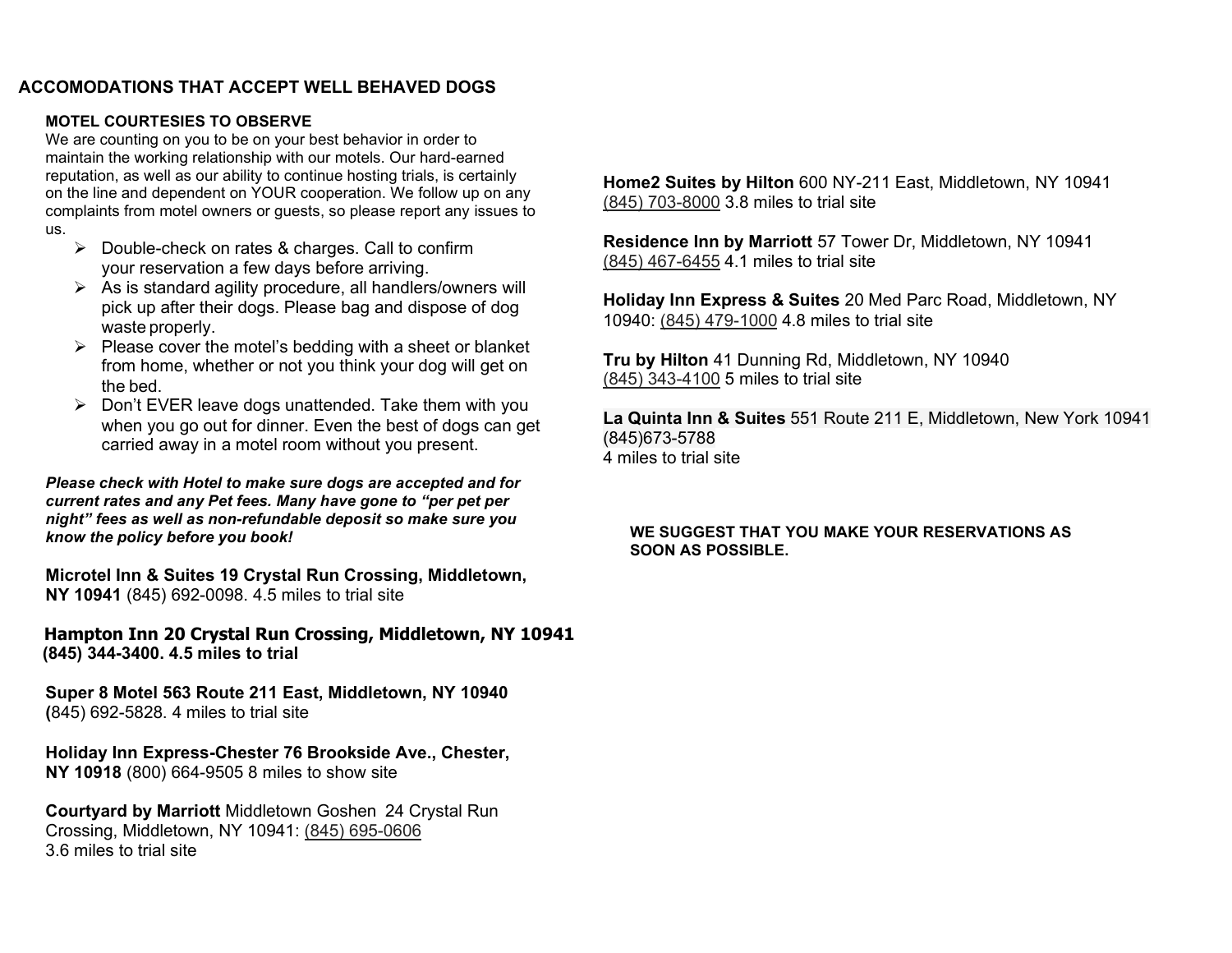**ON-SITE CAMPING:** Self-contained RV parking will be permitted at the trial site for a limited number of vehicles (10-12 vehicles). Once the RV limit is reached, a wait list may be established.

NO HOOKUPS. Pre-registration and payment are required. Fees are \$15 per night (Non-members), \$10 per night (Members).

No RVs on site before 3 PM on Friday. No overnight parking on Sunday.

**Send completed form and payment IN ADVANCE to: SKYLINE August 22 Speedway RVReservation Betsi Hartman/RV Coordinator P. O. Box 8554 Woodcliff Lake, NJ 07677**

*ALL generators must use a mechanism (Gen-Turi or suitable exhaust hose) to direct on-board generator exhaust away from neighboring RVs. Unless extreme weather conditions or other circumstances please turn off all generators by 11 Pm.*

- **1. Park as directed by the RV Coordinator.**
	- find the large garbage bin Do not take your RV garbage to the barn 2. Please take your garbage to the end of the property where you will containers. Place recycling in containers provided in barn.
	- 3. Dogs cannot be left outside all night.
	- 4. Additional guidance will be emailed to you prior to the trial by the RV coordinator.

**TENT CAMPING**: Tent campers are welcome. Fee is \$15 per night. Tent campers are still required to register in advance of the trial. Tent campers may mail payment and completed (relevant parts) form before the trial closing date.

**DAY PARKING OF RVS**: Campers that can fit in a regular parking space are permitted to day park without fee. Larger RVs must contact the RV coordinator to determine whether there is space. There is no fee if the larger RV is going in and out every day as long as advance permission has been obtained.

#### **SKYLINE AGILITY CLUB: RV Reservation Form August 2022 SpeedWay**

#### **\*\*FORM MUST BE COMPLETED IN FULL** Checks Payable to **Skyline Agility Club, Inc**

Sign below and return with appropriate fees.

Total Enclosed \$

| <b>RV Reservation Form</b>                                                                                 |                       |                   |                   |                                 |                             |  |
|------------------------------------------------------------------------------------------------------------|-----------------------|-------------------|-------------------|---------------------------------|-----------------------------|--|
| Name:                                                                                                      |                       |                   |                   |                                 |                             |  |
| Email:                                                                                                     |                       |                   |                   |                                 |                             |  |
| <b>Cell Phone:</b>                                                                                         |                       |                   |                   |                                 |                             |  |
| <b>RV</b> license<br>plate:<br>(State and #)                                                               |                       |                   |                   |                                 |                             |  |
| <b>RV</b><br><b>Type/Class</b><br>(Please<br>Specify)                                                      | <b>Class</b><br>A     | <b>Class</b><br>в | <b>Class</b><br>C | <b>Travel</b><br><b>Trailer</b> | 5 <sup>th</sup><br>Wheel    |  |
| <b>RV Length:</b>                                                                                          |                       |                   |                   |                                 |                             |  |
| <b>Slide Outs</b><br>(Check Box)                                                                           | <b>Driver</b><br>side |                   | Passenger<br>side |                                 | <b>Both</b><br><b>Sides</b> |  |
| <b>Arrival Date:</b>                                                                                       |                       |                   |                   |                                 |                             |  |
| <b>Departure</b><br>Date:                                                                                  |                       |                   |                   |                                 |                             |  |
| <b>Comments:</b>                                                                                           |                       |                   |                   |                                 |                             |  |
| The signature below constitutes agreement and affirmation by the<br>applicant to the terms and conditions. |                       |                   |                   |                                 |                             |  |
| Camper<br>Signature                                                                                        |                       |                   |                   |                                 |                             |  |
| <b>Date</b>                                                                                                |                       |                   |                   |                                 |                             |  |

**Questions?** Email Betsi Hartman at betsih@me.com